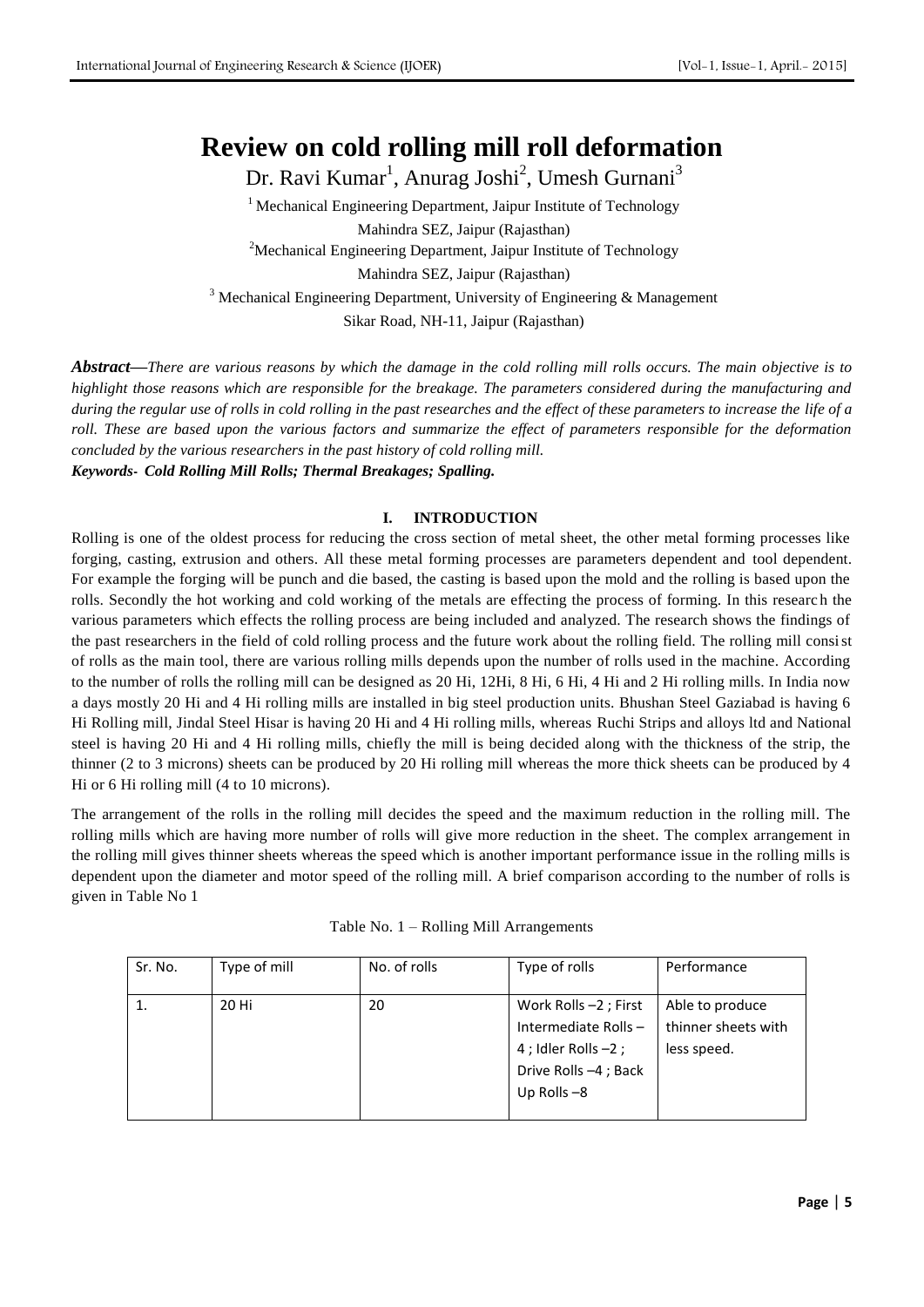| $\overline{2}$ | 12 Hi | 12 | Work rolls - 2; First<br>Intermediate Rolls-<br>4; Back Up Rolls - 6; | Speed is higher than<br>20 Hi. |
|----------------|-------|----|-----------------------------------------------------------------------|--------------------------------|
| 3              | 6 Hi  | 6  | Work rolls $-2$ ; Back<br>up rolls $-4$                               | High speed                     |
| 4              | 4 Hi  | 4  | Work rolls $-2$ ,<br>Backup rolls -2                                  | Very high speed                |
| 5              | 3 Hi  | 3  | Work rolls $-3$                                                       | Moderate speed                 |
| 6              | 2 Hi  | 2  | Work rolls $-2$                                                       | Less speed                     |

The manufacturing of the Cold Rolling consist of various processes. The process parameters based upon Machining, Heat Treatment and Finishing. The correct machining process and parameters of heat treatment process results in a good quality roll. The Production sequence of roll manufacturing starts with the selection of the material. Usually ally steel are used fo r manufacturing of the rolls. The forged steel circular cross section bars are used. For work roll generally EN 31 Tool Steel is used for rolling of Mild Steel Sheet metal. The selection of material is based upon the rolling material. For rolling of aluminum sheet, copper sheet, stainless sheet or plain MS sheet the material of the roll will be different for different material. The EN 31 Bar is to cut on the machine according to the length then the rough machining is to be done where the excess material of the bar is removed and only 1 or .5 mm material is to be kept on the circular shaft compared with the final dimensions.

After Roughing operation the roll material is to be kept for hardening operation where the hardness of the tool is increased according to the required parameters. The work roll of 20 Hi rolling mill generally maintains  $50 - 55$  HRc up to 4-5 mm depth. This hardness is to be achieved by hardening operations. The furnace used for this purpose either is salt bath furnace or induction based furnace. The hardness is also based upon the quenching method. In cold rolling mill rolls the quenching method usually is cold water. The hardened roll after quenching passes through martensitic embrittlement. This causes the internal stresses and may be the hardness achieved could be higher than the required hardness, so the tempering is become essential for the hardened rolls. In tempering process the quenching media generally used is oil. A refined grain structure is obtained after tempering where excellent mechanical and physical properties achieved. Due to oxidation the outer surface of the roll appears bluish in color but when its machining on turning or milling center it appears shiny. After Heat treatment the next step is to for machining and this machining is called fine machining. This machining is prior to the final finishing. In this fine machining the profile or bearing seats are derived.

At final machining stage the roll must be tested by some non-destructive method to identify the cracks occurred due to machining. For surface die penetrant test or magnetic particle testing can be conducted and for internal the ultrasonic or x ray testing can be conducted. This tests helps us to decide whether the roll is having any internal residuals or not. If ther e is any internal cracks or surface cracks then only heat treatment like annealing or stress re living can remove these cracks. Once these things completed the final finishing is to be done. The Cylindrical Grinding and Surface Grinding Machine are to be used. On Cylindrical surface which is called as main body of the roll is ground and required tole rances and roughness are met with the required specifications. A very less depth of cut gives better surface finish on the product. The profile called as camber which is in microns only can be given on the grinding machine. Here the machining done in the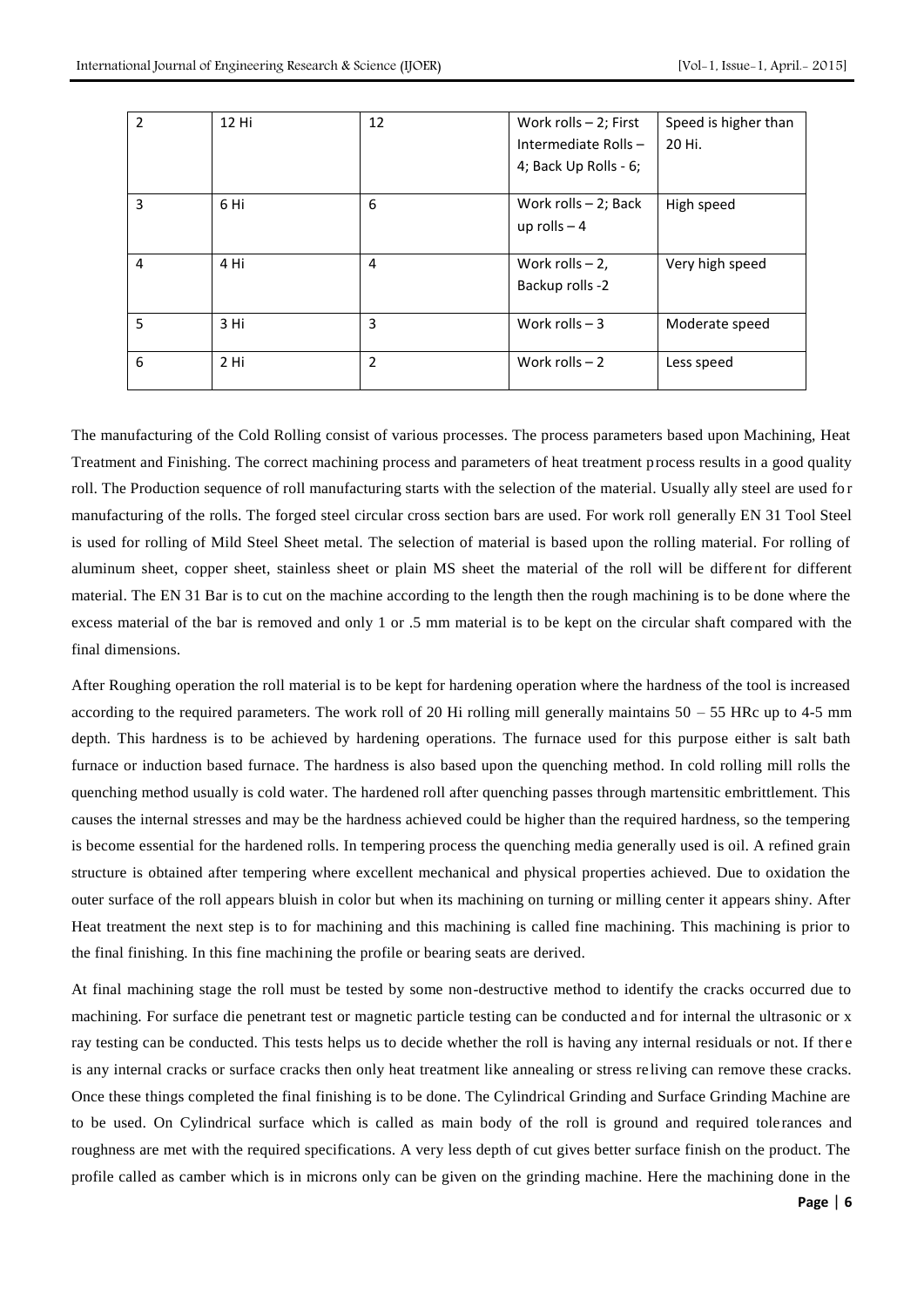presence of coolant. The surface finish and the geometrical dimensions are to be measured by very accurate and precise measuring instruments. In final finishing the human sense is required to judge the quality of machining. The quality check at every stage is required to produce a roll which can be used in rolling mill.



**Flow Chart 1-** Production Sequence for Cold Rolling Mill Roll

## **II.** REVIEW OF LITERATURE

In cold rolling process the main tool is roll and for rolling the desired properties of the roll are playing important role. Hardness, stiffness, load, machinability, rigidity should be in such a way that the tool (roll) should work safely and without unexpected breakage and deformations. It is necessary to know the load applied to the component and to understand the material properties. When a component fails it is a result of fatigue after crack initiation and crack propagation under alternating loads. The review of various journals and publications published in various journals are being considered and their findings are as follows: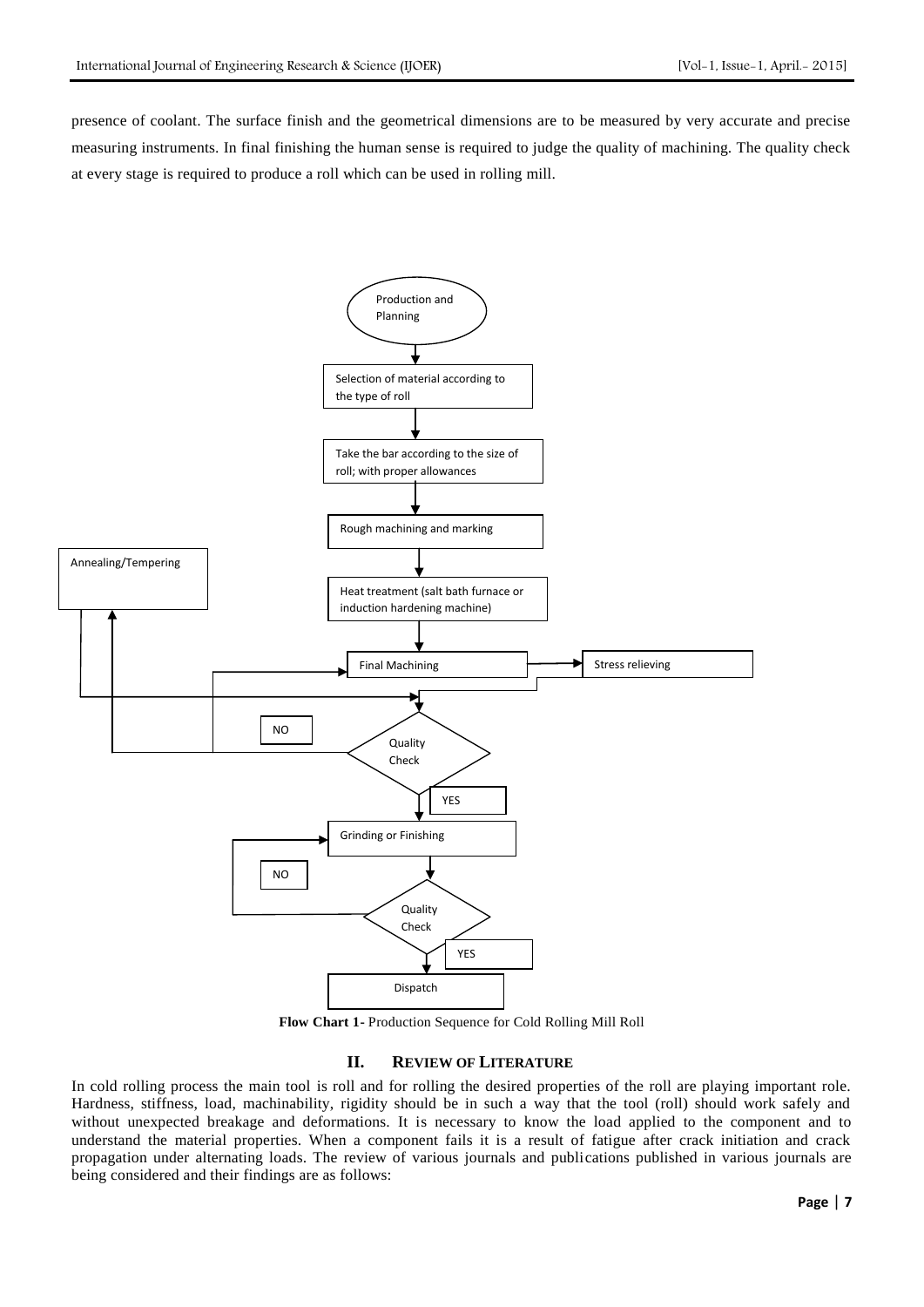**Singh,Mondal [1]** have published the importance of Non Destructive testing and they stated that it is almost impossible to detect and remove the cracks that are generated on the surface and sub- surface regions of the rolls. These cracks when present on the rolls, may lead to in – service or catastrophic failure. By the use of eddy current testing our ultrasonic testing the cracks can be detected and removed by machining if they are small in size and shape. In ultrasonic testing machine a pulsar/receiver type electronic device which produces high voltage pulses, the high energy ultrasonic energy produces by transducer, this energy takes the form of wave by means of sound energy. When there is any discontinuity in the path of the wave it reflected back, this signal transformed into the electric signal and displayed on the screen.

**W. Soszyński, A. Studnicka [2]** have published in their research paper about the behavior and mechanism of defect formation, Defects that are due to cold plastic deformation can be estimated by the deviation from their original geometric shape of the flat sheet. These deviations are dependent of the several factors, these factors are affecting the final shape and tolerances of the sheet metal the factors are: 1. available rolling equipment solutions, 2. the way of technological process realization, 3. applied tool (roll) solutions. The most important element involved in the manufacturing process and having an influence on the obtained dimensional tolerances is the roll. Regardless of the rolling mill equipment used and the scale of its complexity, the roll has a significant impact on the quality of the product. Its quality, design and features all ow maintaining high dimensional tolerances. Roll and its features are a conglomerate of factors which give the greatest possibilities in the field of narrowing obtained dimensional deviations, and thus improve the quality of cold rolled products. It seems that control the roll deflection is the simplest and most effective way to improve the quality of cold rolled products

**Jeng and Chiou [3]** observed the surface pits, cracks and spalling marks on First Intermediate roll, the main causes of deformation are fatigue, contact stresses, metallurgical microstructure and chemical & physical characteristics of contact surface.

**Shen et al [4]** have shown the importance of rolling lubrication and coolant used in the process of Cold rolling. They have conducted their study on laboratory simulation and actual temper rolling process. The use of new rolling lubricant as rolling chemical RL1B and RL1C were shown enhanced results of rolling lubricity and cold rolled surface cleanliness by 20- 40%.

**Mackel [5]** published in his paper about the vibration and torque effect and their analysis in the rolls in cold rolling mill. In his research the tendency of vibration and torque is explained. Under very high speed rolling mill the tendency of vibration occurs and results in chatter marks on the strip. The vibration control system monitor the vibrations in the work roll and control the chatter marks on the sheet. The torque measuring and monitoring system helps in the predictive maintenance schedule for rolling mills which are running on very high speed with continuous operation condition under very rough conditions.

**Seeligeret al [6]** have published about the defects in sheet due to roll stand vibrations. The major defects which are considered as chatter marks, flatness and strip rupture. The main findings are related to the speed of rolling mill and according this the main causes for sheet defect are due to speed proportional indications are material damage by chatter, roll shape, balance error, roll bearing and drive irregularities. The causes of speed independent indications are as natural vibrations, front tension jerks, inhomogeneous material, slip, vibrations due to drive and free motion .In very high speed rolling mill the lubrication, type of lubricants, roll shapes, front and back tension are the parameters but due the shape and chatter problem in sheet which is common in high speed rolling mill the vibration are need to be analyzed and calculated. The author also suggested the mechanism and system for vibration control.

**Saboonchi & Aghili** [7] have discussed about the role of temperature in rolling mill and on rolls. The temperature is one of the important parameter which is being constituted by various researchers for analyzing the performance of the roll. The study conducted on the headers having series of nozzles, which are responsible for the cooling and expansion of the work rolls.

**Anand S. Nilewar, et al [8]** have discussed in their review article about the study of lubrication and its effect on steel in cold rolling mill .Lubrication plays an integral role in the production and it is considered one of the important parameter by various researchers for analyzing the performance of the roll. They initiate by discussing the effect of cold rolling oil properties. They further emphasize on the improvement of rolled sheet quality due to lubrication. In this section they review around 11 articles and put in their analysis. They further suggest improvements in rolling productivity due to lubrication. They also showcase their concern for environment by highlighting the effect of rolling oils on the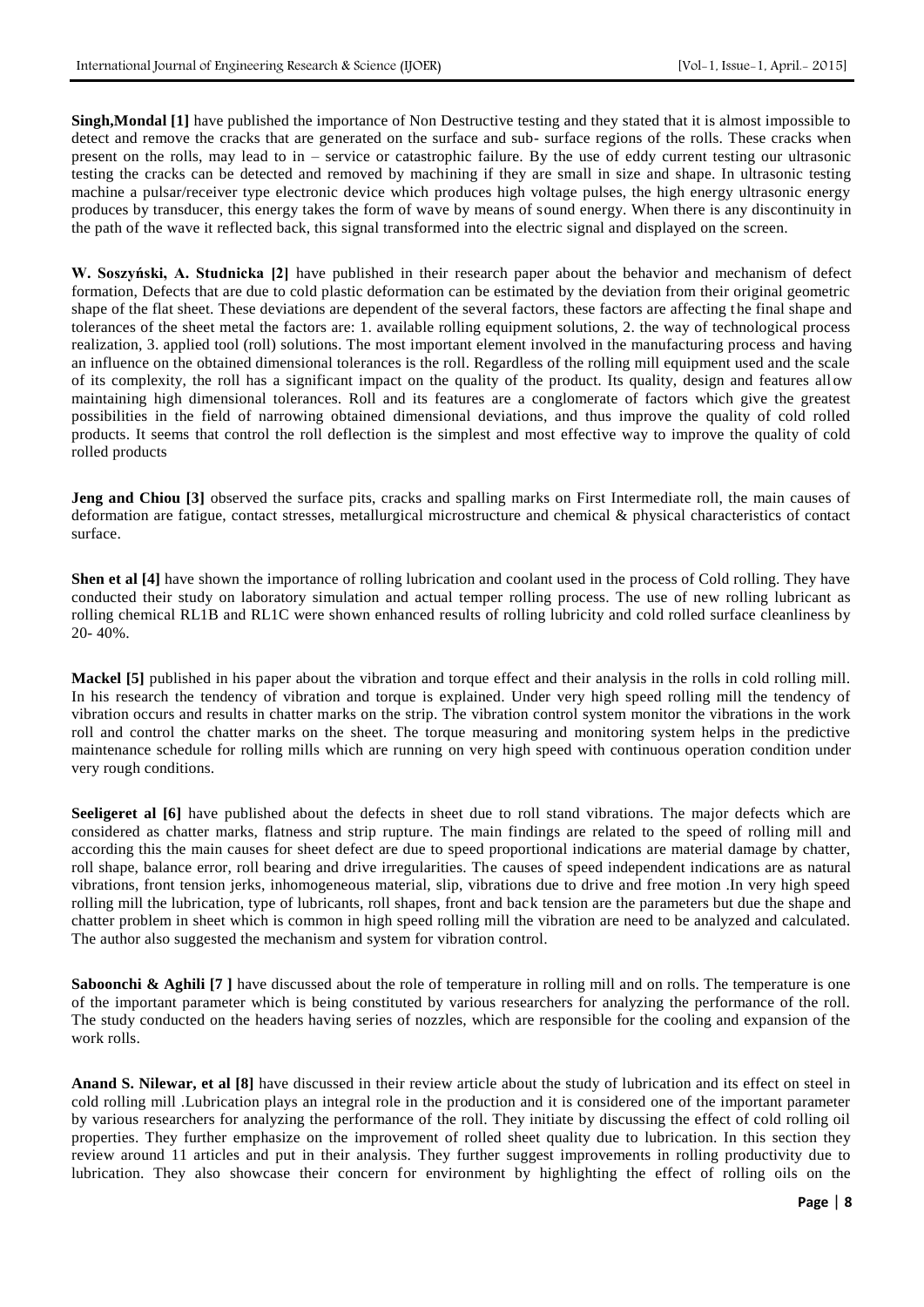#### environment.

**CAO Jian-guo, et al [9]** they discuss the hydraulic roll-bending device, which is widely used in modern cold rolling mills to regulate the strip flatness. The loaded roll gap crown mathematic model and the strip crown mathematic model of the reversing cold rolling process are established, and the deformation model of roll stack system of the 6 -high 1 250 mm high crown (HC) reversing cold rolling mills built by slit beam method. The simulation results show that, the quadratic component of strip crown decreases nearly linearly with the increase of the work roll bending force, when the shifting value of intermediate roll is determined by the rolling process. From the first pass to the fifth pass of reversing rolling process, the crown controllability of bending force is gradually weakened. Base on analyzing the relationship among the main factors associated with roll-bending force in reversing multi-pass rolling, such as strip width and rolling force, a preset mathematic model of bending force is developed by genetic algorithm. The simulation data demonstrate that the relative deviation of flatness criterions in each rolling pass is improved significantly and the mean relative deviation of all five passes is decreased from 25.1% to 1.7%. The model can keep good shape in multi-pass reversing cold rolling process with the high prediction accuracy and can be used to guide the production process.

**Katsumi et al [10]** this paper described rolling mills for aluminum and copper, among other non-ferrous metal materials. The development of society and the diversification of industry are driving the continued increase in the demand for non ferrous metal materials such as aluminum and copper. Quality requirements for the products are also rising. IHIMT has developed an automatic strip shape control system and automatic set-up system in our push to increase the value added to rolling equipment for non-ferrous metal materials. Our company intends to continue its contribution to the development of the non-ferrous metal rolling industries by mobilizing its advanced technology and rich experience.

**Atkins [11]** this paper summarizes the effects of roll flattening and to the inlet zone of pressure build up in the determination of lubricant film thickness in cold rolling. It shows that under present day practical conditions, the thickness of the lubricant films relative to surface roughness are insufficient to maintain full fluid film lubrication . Although the mathematical model predicts a "speed effect" for rolling, the speeds involved are much faster than present commercial rates. Thus speed effects in the literature must have been caused by a change over from boundary to mixed lubrication and lubricant puddle entrapment in surface micro crevices. The non-dimensional form of the solutions shows that laboratory experiments rarely approach full-scale mill conditions, thus reflecting the notoriously difficult problem of evaluating commercial metal-working lubricants.

**Schindler et al [12]** the impact of various cold deformation size in combination with several modes of heat treatment on mechanical properties of the QStE 420 steel strips was ascertained. The new experimental equipment of the Institute of modelling and Control of Forming Processes at VŠB – Technical University of Ostrava in the sphere of cold rolling was exploited, i.e. laboratory rolling mill Q110 as well as vacuum annealing furnace CLASIC 1812 VAK . By the described combinations of cold deformation and recrystallization annealing it is possible to homogenize microstructure of the hot rolled strip and gain a major share of ferritic grains, but an average size of resulting grains is not smaller in comparison with that one after hot rolling. It was confirmed that by a suitable set of size of previous cold reduction and parameters of the following heat treatment it is possible to influence a complex of mechanical properties of individual strips. Trends of the particular obtained curves in all graphs reflect the well-known relation between strength and plastic properties. Formability of the studied HSLA steel rises and vice versa strength properties fall with an increasing temperature of recrystallization annealing. Demands of the client on resulting mechanical properties of the HSLA steel strip can vary a lot. With regard to this fact it is of course not possible to establish a general-purpose optimal annealing mode. The experimentally obtained particular trends of strength and plastic properties may be utilized for optimization of conditions of heat treatment of the investigated HLSA steel QStE 420 in a cold rolling mill, reflecting the specific requirements for a relation between strength and plastic properties of the given steel strips. The experiment should be supplemented by additional TEM analyses explaining the behavior and role of precipitates during recrystallization annealing.

**Limei Jing [13]** has reviewed some previously published experimental and theoretical studies of hot rolling. A thorough understanding of the available roll design methods; and conditions of their application is extremely important in order to achieve the objective of producing high quality rolled products. Successful hot roll design is dominated by the calculations of some important parameters, which describe two-dimensional (2D) or three-dimensional (3D) deformation in the work piece. These parameters, such as roll separation force, torque, elongation, spread and draft, are discussed in detail. The method or formula for the calculation of each parameter is different for each set of different application conditions. A thorough study of these methods in different application cases will lead to the optimized design of hot rolled products .Finite Element (FE) is an important method which has been employed in the study of hot rolling. Design theory, commercial software and application cases have been described. 2-D and 3-D Finite Element Methods (FEM) for hot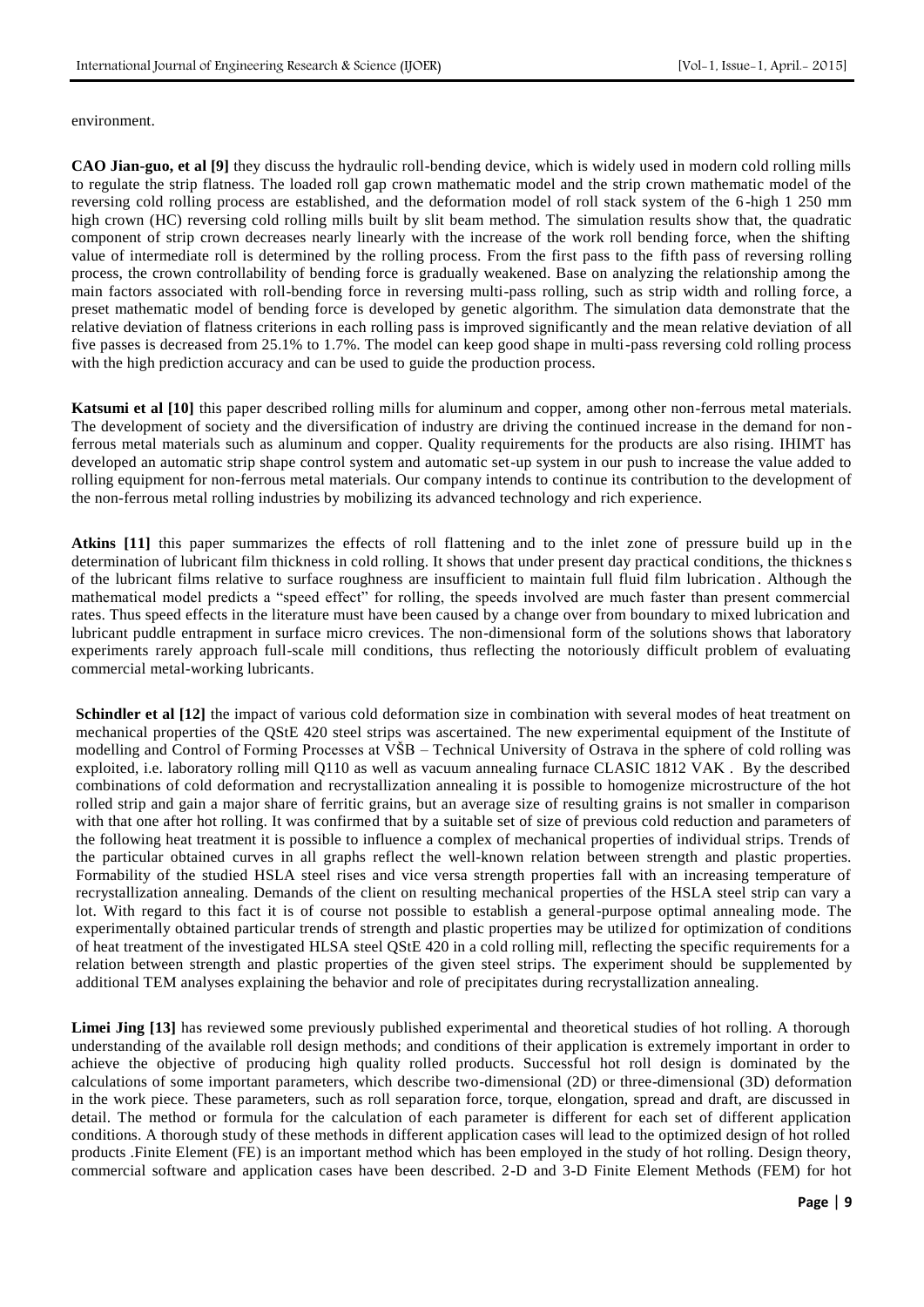rolling simulation have also been discussed within the work. The current techniques and the problems of using the Finite Element system in hot roll design have been presented briefly. Possible solutions to these problems have also been discussed and there need to be considered in order to successfully apply Finite Element theory in hot roll design. An important alternative approach for hot roll design has been introduced in this thesis. A Matrix-based roll design system has been developed. It includes a Matrix-based system for flat and section roll designs. The realization of the Matrixbased system is discussed. All the methods and formulae considered previously can be integrated in the proposed roll design system. The approach emphasizes the need for teamwork. The design procedure allows both less experienced designers and senior designers to benefit from participation. It is suggested that high quality rolled products could be achieved from optimized designs produced using this systematized the approach compared to the ad-hoc use of existing techniques, formulae and methods.

**Jiang [14]** in his paper has developed successfully a new model for rolling mechanics of thin strip in cold rolling when the work rolls edge contacts. A strip plastic deformation-based model of the rolling force was employed in the calculation, and a modified semi-infinite body model was introduced to calculate the flattening between the work roll and backup roll, and the flattening between the work roll and strip, as well as a Foppl model was employed to calculate the edge contact between the upper and down work rolls. Based on the theory of the slit beam, the special rolling and strip deformation was simulated using a modified influence function method. The calculated results show that the specific forces such as the rolling force, intermediate force and the shape and profile of the strip for this special rolling process are significantly different from the forces in the traditional cold rolling process, and those form a new theory of metal plasticity in metal rolling. The edge contact of the work rolls can improve the strip shape when no work roll bending force is applied. With an increase of reduction, the rolling force, intermediate force and edge contact force increase significantly, however the strip shape becomes poor. Strip width has a significant influence on the edge contact force and edge contact length of the work rolls, which can result in an unstable work roll edge wear. When the friction coefficient increases, the edge contact force between the two work rolls increases, this can improve the strip profile. The transverse friction has a significant effect on the rolling force, edge contact force and the length of edge contact. It affects the strip shape and profile significantly, which is helpful in improving the strip shape and profile by modifying transverse friction. The calculated rolling force increases when the strip width increases and the rolling speed decreases, and it is in good agreement with the measured value. At lower rolling speeds, the work roll edge contact force becomes higher as a percentage of the total rolling force.

**Hanoglu[15]** has in his paper described the mathematical and physical modeling of flat rolling process. Here he gives us a detailed account of Flat rolling process 1.Plasticity of material during rolling and compression 2. Roll deformation 3. Roll separating force, roll pressure, shear stress, and friction 4. Friction factor and coefficient of friction 5.Schey's mod el, sim's model, Orowan model and refinements to Orowan model 6.Temperature gain and loss during rolling 7.Static, dynamic and meta dynamic recrystallization 8.Roll torque and power calculations 9. Influence of physical quantities on rolling 10.Temper, accumulative roll bonding, and flexible rolling 11.Comparison of some calculations 12.Base of computational simulation to be done

**Malvezzi et al [16]** has in his article proposed procedure that includes a mathematical model for lubricant flow based on Reynolds equation and a mathematical model for plastic deformation process based on Orowan approach. In this way was determined a free boundary problem with a choice of boundary conditions proposed by authors in a precedent paper .The improvement in this paper consists the authors have studied the introduction of the plastic deformation more advanced than slab analysis. The results gave better approximations. Other improvements can be obtained by introducing the deformation of the rolls or the pressure and thermal effect on the lubricant.

**Durovsky et al [17]** the mathematical relation between friction force on single stand rolling mill derived by using genetic algorithm. The Bland ford method used for tandem rolling mill. The main objective of the research paper is to use the results obtained by the model to superimpose the thickness, flatness, speed and tension with the value of flatness for different hardness materials.

**Jian et al [18]** has given finite element analysis for strip rolling mill. The main findings of the research paper related to the spalling (metal loss in rolls) of Back up roll in the rolling mill. As the hot rolling mill process works above the recrystallization temperature and the cold rolling mill process is below the recrystallization temperature. The temperature plays a vital role in the rolling process. The Finite element analysis used 3D ANSYS software for full analysis of Back up roll. Stress distribution on the contact of work roll and back up roll could be estimated by strip width, rolling force and thermal stresses can be analyzed. The results shows that when the strip width and rolling force per width c hanging the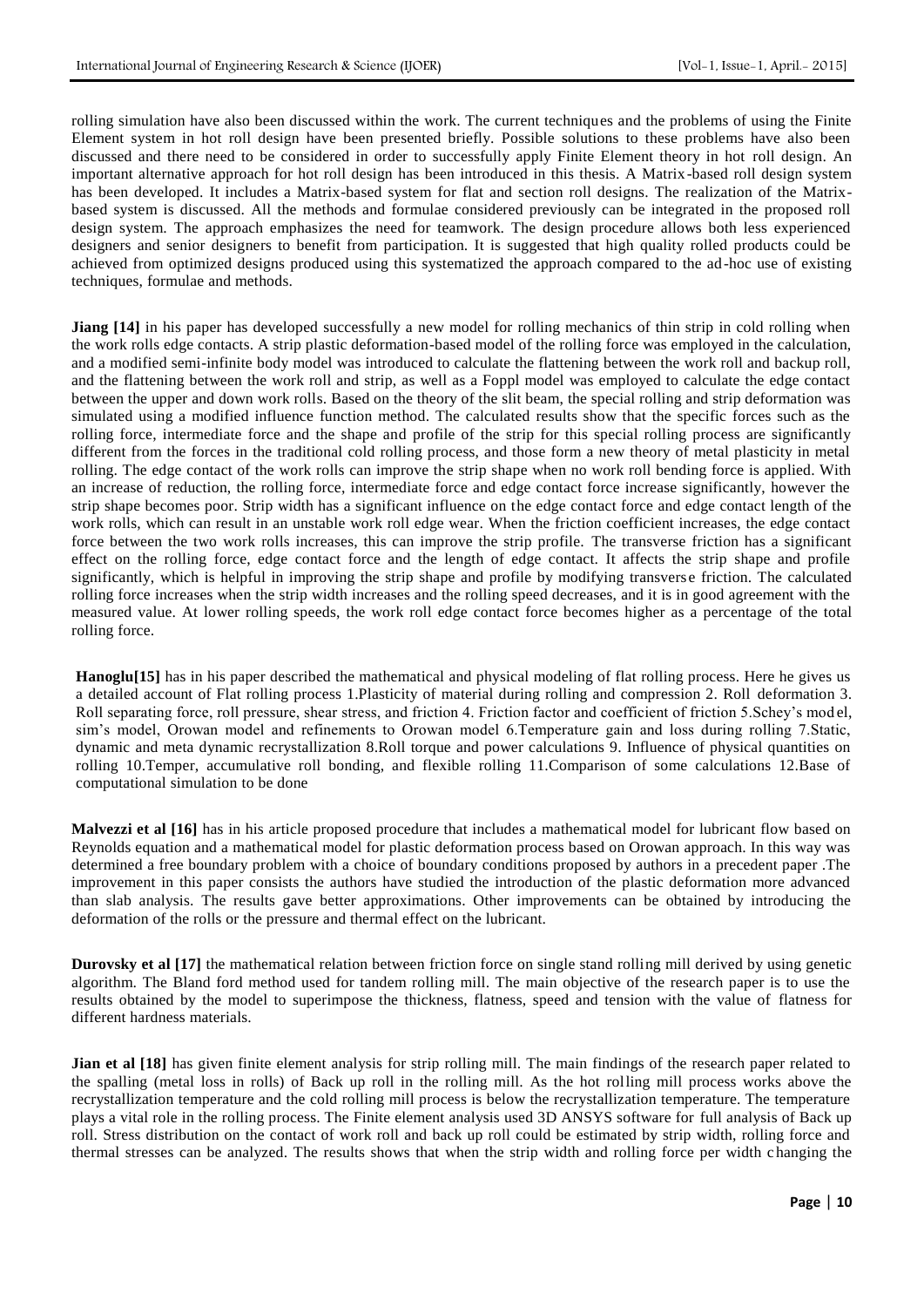peak of the surface contact between work roll and back up roll is dissymmetry then the changing stresses will be maximum and above certain level it tends to the roll deformation.

**Wendt et al [19]** have discussed about the sticking problem after annealing process in cold rolled steel. The coil of cold rolled steel when uncoiled after annealing face sticking. The sticking is termed as welding and the cause may be diffusion or sintering or other adhesion mechanism. Basically in sticking the role of roll and their attributes are having no significance but as the heat increases due to hard material and high speed rolling mills. The types of stickers are Ridge Stickers – Due to strip profile which can cause high radial pressure inside the coil. Spot Stickers – These are localized spots caused by the high pressure and undesired foreign particles. Edge Stickers – These are on the edge of the coil, due to damage of the coil at the edges these stickers are formed, the sheet thickness is important because more thinner sheet will be having more edge stickers if the coil is damaged by external means. General Stickers – These are the irregular lines at the centre of the strip. Due to the crowning in the roll the roll pressure is centralized on the strip and due to this high pressure the general sticker marks occurs on the centre. Before annealing the factors which are affecting the sticking are Steel grade, hot strip profile, Coiling tension, Strip roughness, Strip Cleanliness, Strip dimensions, Coil dimensions. The factors affecting the sticking during annealing are Cooling rate, heating up gradient, Coil position. The factors affecting the sticking after annealing are Uncoiling speed, Uncoiling tension and Uncoiling geometry.

**David [20]** has given the analysis of thermogravimetry used to evaluate the burn off residue and decomposition of rolling oil system. A Dupont 9900 thermal analysis system used to conduct the experiment at a heating rate of 20  $^{\circ}$ C /min from ambient to 780 $^{\circ}$ C under a N2 atmosphere at a pure rate of 70 cm<sup>3</sup>/min. The oil sample is mixed with carbonyl iron powder by 1 percent to interact with the oil. The TG technique used to find out the residual stresses in the rolling after annealing .

## **III. CONCLUSION**

The main reasons for the deformation in the roll according to the past researchers identified from the manufacturing of the roll to the using the in the rolling mill. The following reasons are responsible for a roll deformation:

1. Thermal breakages:

Three factors are important for thermal breakage:

- Thermal gradient
- Strength
- Residual stress
- 2. Torsional Breakage of driven roll neck
- 3. Fire Cracks
- 4. Local Overload
- 5. Fatigue
- 6. Spalling
- 7. Damage of steel roll due to hydrogen
- 8. Wear and Friction of rolls
- 9. Bite angle and coefficient of rolls
- 10.Design parameters

### **REFERENCES**

- [1] K.K. Singh et. al., (2011) Detection of defects on Cold Rolling Mill (CRM) rolls with Ultrasonic & Eddy current law detectors, NDESAI ,Jamshedpur, India
- [2] Soszyński, A. Studnicka, BIPROMET S.A. ul. Graniczna (2012) A review of contemporary solutions for cold rolling that allow quality improvement,W. 29, 40-956 Katowice, Poland, International OCSCO world press
- [3] Shiang-Cheng Jeng and Horng-ShingChiou (2011) Analysis of surface spalling on a First Intermediate Roll in Sendzimir Mills, , World Academy of Science, Engineering and Technology 57
- [4] Shen et. al.,(2008), Influence of Rolling Chemicals on temper rolling process and anti rust performance of cold rolled steels, China Technical Report, No. 21, pp. 45-51
- [5] Mackel (2000) Maintenance and quality related condition monitoring in rolling mill, AISE, Chicago, Illinois/USA
- [6] Seeligeret. al. (2002), Measurement and diagnosis of process disturbing oscillations in High speed rolling plant, IMEKO, Tampere, Finland.
- [7] Ahmad Saboonchi, Sayyed Majid Aghili (2006), The effect of Header Geometry on Temperature Distribution in Cold Rolling, International Journal of ISSI, Vol 2, No.2, pp. 24-29